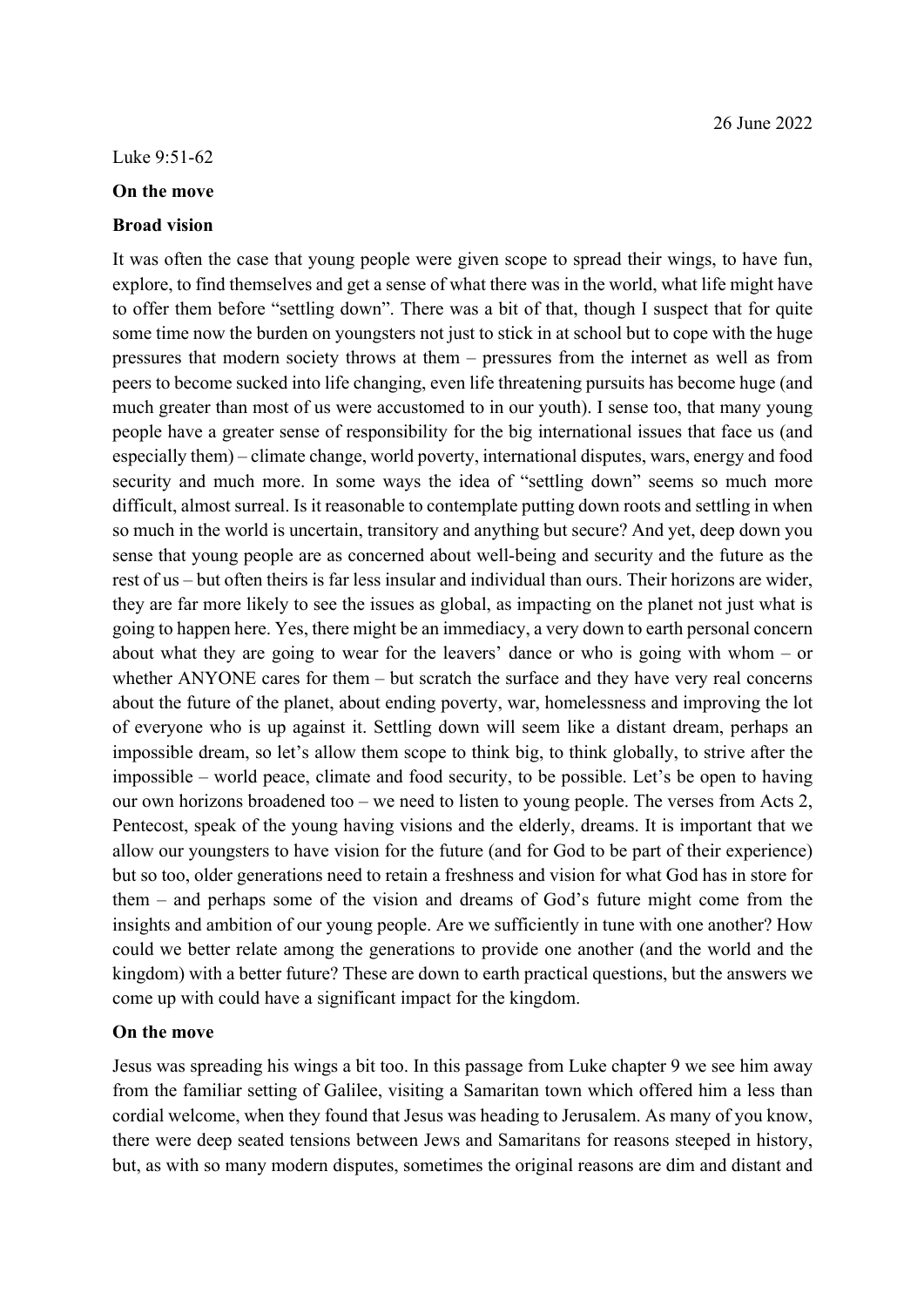all that remains is an antipathy which is real, inherited but beyond the ability of most to explain. Some of the more impetuous of Jesus' followers are affronted and ask whether they should call down fire from heaven to destroy the town. Unsurprisingly, Jesus resists – his priority is always that love might triumph. While we may not entreat God to rain fire down on our opponents, we may need to take a leaf out of Jesus' book and learn to be far more understanding and patient with those who have a different outlook to life (and even to mission) that do we. But he was on the move in another sense: there was an urgency about him – he sensed his time was limited. He wanted to reach out to as many as possible with the good news and frankly wasn't bothered with social conventions or historic religious scruples. He had few ties. No home or family to speak of and while he had largely confined himself to Galilee to date, he was moving out, travelling light, he needed to be "on the go". And so, he called on others to join him – like the Son of Man to have no roof over their head but to be free and unhindered to journey with him and take the good news of the kingdom far and hear. That can be an uncomfortable message to hear – for most of us have all sorts of ties – home, family, perhaps work that would make it hard for us to respond – are we destined to be failures as disciples – or destined to be second class believers? Hold that thought for a moment but try not to worry – we'll come back to it in a few moments. Let's give a little more thought to what Jesus has to say about the excuses people make for NOT following him – (that might make things WORSE for us, before they get better!) One man said that he had to bury his father. Jesus' reply seems incredibly heartless to us: let the dead bury their own dead. Ask yourself – can you really imagine Jesus being so uncaring towards someone who had just been bereaved? No? I can't either. There's no way that a loving and caring, kindly Jesus would have said this to a man on his way to his father's funeral. It must have meant something else. It was an excuse – nothing less, nothing more. One commentator suggested that the man might have had prospects of inheriting from his father some way down the line, and he needed to "keep in with him". Whatever the facts of the case might be let's be clear that Jesus would have treated the man quite differently had he really been recently bereaved. This was excuse – and Jesus wasn't impressed! Jesus was offered another excuse – first let me go and say goodbye to my family. Had that been all there was too it, I have little doubt that Jesus would have been perfectly happy for him to return home to say goodbye to his family – and perhaps ask for their prayers. So, again this was simply an excuse. Taking an hour to head home and say goodbye to the family would not have been the end of the world nor would it have harmed the advance of the gospel – indeed, it would have been a very loving and caring response to make – so once again, although while initially it might have sounded plausible – it was another excuse – and Jesus wasn't impressed. And yet, did you notice that when another believer was very upfront with his commitment "I will follow you wherever you go" Jesus didn't rush to accept his offer, instead he made it plain that following him would be tough – there would be hardship and difficulty. Discipleship is more than a walk in the park! So, where are we in all this? How are we to respond? Are we up for the challenge? Would we be fit for it? Or indeed are those the right questions. Jesus is on the move, but are we?

## **Together in mission**

We are accustomed to people being picked on merit – and so, while it might disappoint us, it won't altogether surprise us that we weren't and aren't picked for everything we might have